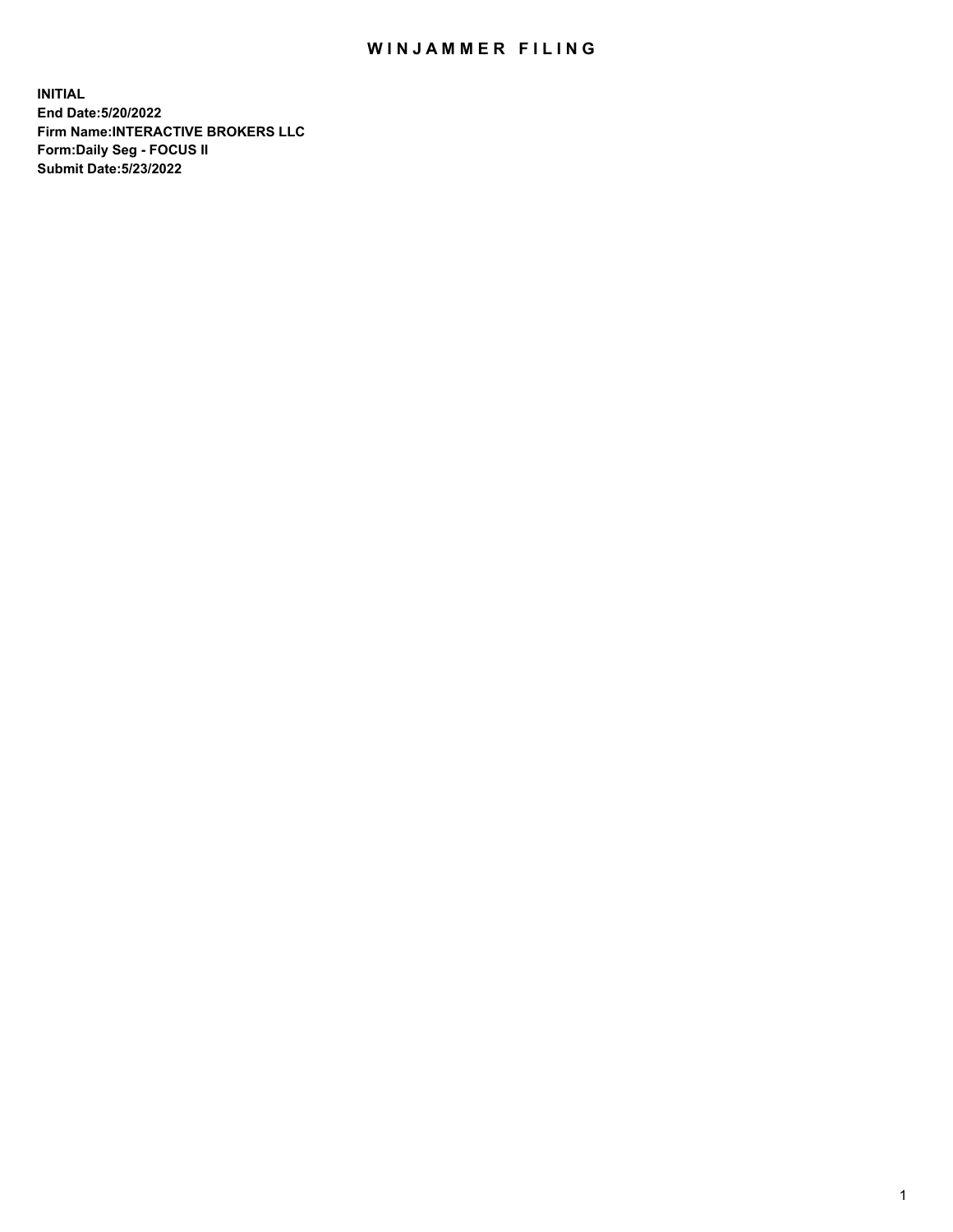**INITIAL End Date:5/20/2022 Firm Name:INTERACTIVE BROKERS LLC Form:Daily Seg - FOCUS II Submit Date:5/23/2022 Daily Segregation - Cover Page**

| Name of Company                                                                                                                                                                                                                                                                                                               | <b>INTERACTIVE BROKERS LLC</b>                                                                  |
|-------------------------------------------------------------------------------------------------------------------------------------------------------------------------------------------------------------------------------------------------------------------------------------------------------------------------------|-------------------------------------------------------------------------------------------------|
| <b>Contact Name</b>                                                                                                                                                                                                                                                                                                           | James Menicucci                                                                                 |
| <b>Contact Phone Number</b>                                                                                                                                                                                                                                                                                                   | 203-618-8085                                                                                    |
| <b>Contact Email Address</b>                                                                                                                                                                                                                                                                                                  | jmenicucci@interactivebrokers.c<br><u>om</u>                                                    |
| FCM's Customer Segregated Funds Residual Interest Target (choose one):<br>a. Minimum dollar amount: ; or<br>b. Minimum percentage of customer segregated funds required:% ; or<br>c. Dollar amount range between: and; or<br>d. Percentage range of customer segregated funds required between:% and%.                        | $\overline{\mathbf{0}}$<br>$\overline{\mathbf{0}}$<br>155,000,000 245,000,000<br>0 <sub>0</sub> |
| FCM's Customer Secured Amount Funds Residual Interest Target (choose one):<br>a. Minimum dollar amount: ; or<br>b. Minimum percentage of customer secured funds required:%; or<br>c. Dollar amount range between: and; or<br>d. Percentage range of customer secured funds required between:% and%.                           | $\overline{\mathbf{0}}$<br>$\overline{\mathbf{0}}$<br>80,000,000 120,000,000<br>0 <sub>0</sub>  |
| FCM's Cleared Swaps Customer Collateral Residual Interest Target (choose one):<br>a. Minimum dollar amount: ; or<br>b. Minimum percentage of cleared swaps customer collateral required:%; or<br>c. Dollar amount range between: and; or<br>d. Percentage range of cleared swaps customer collateral required between:% and%. | $\overline{\mathbf{0}}$<br>$\overline{\mathbf{0}}$<br>0 <sub>0</sub><br>0 <sub>0</sub>          |

Attach supporting documents CH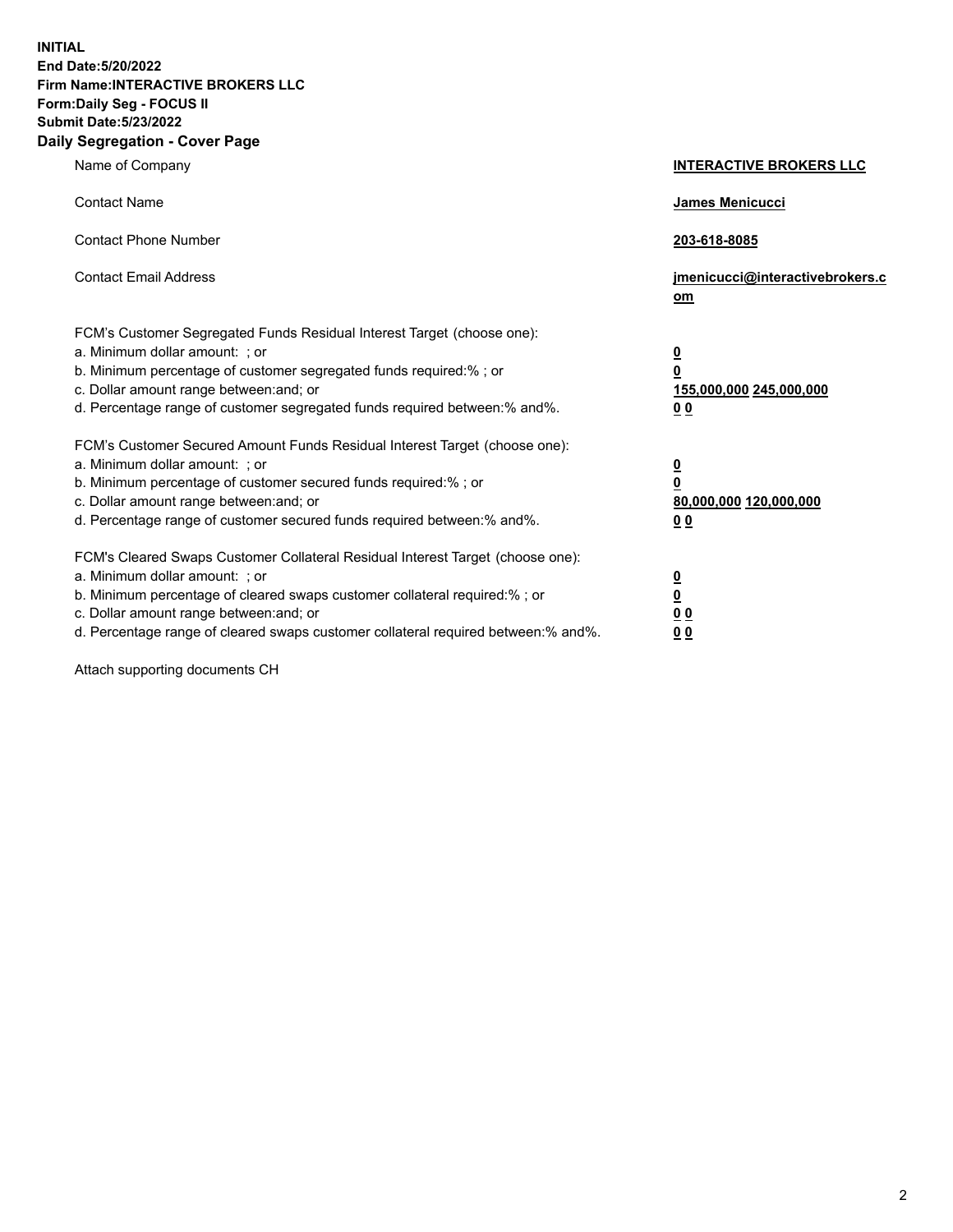**INITIAL End Date:5/20/2022 Firm Name:INTERACTIVE BROKERS LLC Form:Daily Seg - FOCUS II Submit Date:5/23/2022 Daily Segregation - Secured Amounts**

|                | Foreign Futures and Foreign Options Secured Amounts                                                |                                               |
|----------------|----------------------------------------------------------------------------------------------------|-----------------------------------------------|
|                | Amount required to be set aside pursuant to law, rule or regulation of a foreign                   | $0$ [7305]                                    |
|                | government or a rule of a self-regulatory organization authorized thereunder                       |                                               |
| $\mathbf{1}$ . | Net ledger balance - Foreign Futures and Foreign Option Trading - All Customers                    |                                               |
|                | A. Cash                                                                                            | 559,224,489 [7315]                            |
|                | B. Securities (at market)                                                                          | $0$ [7317]                                    |
| 2.             | Net unrealized profit (loss) in open futures contracts traded on a foreign board of trade          | 6,647,989 [7325]                              |
| 3.             | Exchange traded options                                                                            |                                               |
|                | a. Market value of open option contracts purchased on a foreign board of trade                     | 91,453 [7335]                                 |
|                | b. Market value of open contracts granted (sold) on a foreign board of trade                       | -4,868 [7337]                                 |
| 4.             | Net equity (deficit) (add lines 1. 2. and 3.)                                                      | 565,959,063 [7345]                            |
| 5.             | Account liquidating to a deficit and account with a debit balances - gross amount                  | 23,332 [7351]                                 |
|                | Less: amount offset by customer owned securities                                                   | 0 [7352] 23,332 [7354]                        |
| 6.             | Amount required to be set aside as the secured amount - Net Liquidating Equity                     | 565,982,395 [7355]                            |
|                | Method (add lines 4 and 5)                                                                         |                                               |
| 7.             | Greater of amount required to be set aside pursuant to foreign jurisdiction (above) or line        | 565,982,395 [7360]                            |
|                | 6.                                                                                                 |                                               |
|                | FUNDS DEPOSITED IN SEPARATE REGULATION 30.7 ACCOUNTS                                               |                                               |
| 1.             | Cash in banks                                                                                      |                                               |
|                | A. Banks located in the United States                                                              | 27,028,833 [7500]                             |
|                | B. Other banks qualified under Regulation 30.7                                                     | 0 [7520] 27,028,833 [7530]                    |
| 2.             | <b>Securities</b>                                                                                  |                                               |
|                | A. In safekeeping with banks located in the United States                                          | 429,283,000 [7540]                            |
|                | B. In safekeeping with other banks qualified under Regulation 30.7                                 | 0 [7560] 429,283,000 [7570]                   |
| 3.             | Equities with registered futures commission merchants                                              |                                               |
|                | A. Cash                                                                                            | $0$ [7580]                                    |
|                | <b>B.</b> Securities                                                                               | $0$ [7590]                                    |
|                | C. Unrealized gain (loss) on open futures contracts                                                | $0$ [7600]                                    |
|                | D. Value of long option contracts                                                                  | $0$ [7610]                                    |
|                | E. Value of short option contracts                                                                 | 0 [7615] 0 [7620]                             |
| 4.             | Amounts held by clearing organizations of foreign boards of trade                                  |                                               |
|                | A. Cash                                                                                            | $0$ [7640]                                    |
|                | <b>B.</b> Securities                                                                               | $0$ [7650]                                    |
|                | C. Amount due to (from) clearing organization - daily variation                                    | $0$ [7660]                                    |
|                | D. Value of long option contracts                                                                  | $0$ [7670]                                    |
|                | E. Value of short option contracts                                                                 | 0 [7675] 0 [7680]                             |
| 5.             | Amounts held by members of foreign boards of trade                                                 |                                               |
|                | A. Cash                                                                                            | 255,674,954 [7700]                            |
|                | <b>B.</b> Securities                                                                               | $0$ [7710]                                    |
|                | C. Unrealized gain (loss) on open futures contracts                                                | -18,906,269 [7720]                            |
|                | D. Value of long option contracts                                                                  | 91,453 [7730]                                 |
|                | E. Value of short option contracts                                                                 | <mark>-4,868</mark> [7735] 236,855,270 [7740] |
| 6.             | Amounts with other depositories designated by a foreign board of trade                             | 0 [7760]                                      |
| 7.             | Segregated funds on hand                                                                           | $0$ [7765]                                    |
| 8.             | Total funds in separate section 30.7 accounts                                                      | 693,167,103 [7770]                            |
| 9.             | Excess (deficiency) Set Aside for Secured Amount (subtract line 7 Secured Statement                | 127,184,708 [7380]                            |
| 10.            | Page 1 from Line 8)<br>Management Target Amount for Excess funds in separate section 30.7 accounts | 80,000,000 [7780]                             |
| 11.            | Excess (deficiency) funds in separate 30.7 accounts over (under) Management Target                 |                                               |
|                |                                                                                                    | 47,184,708 [7785]                             |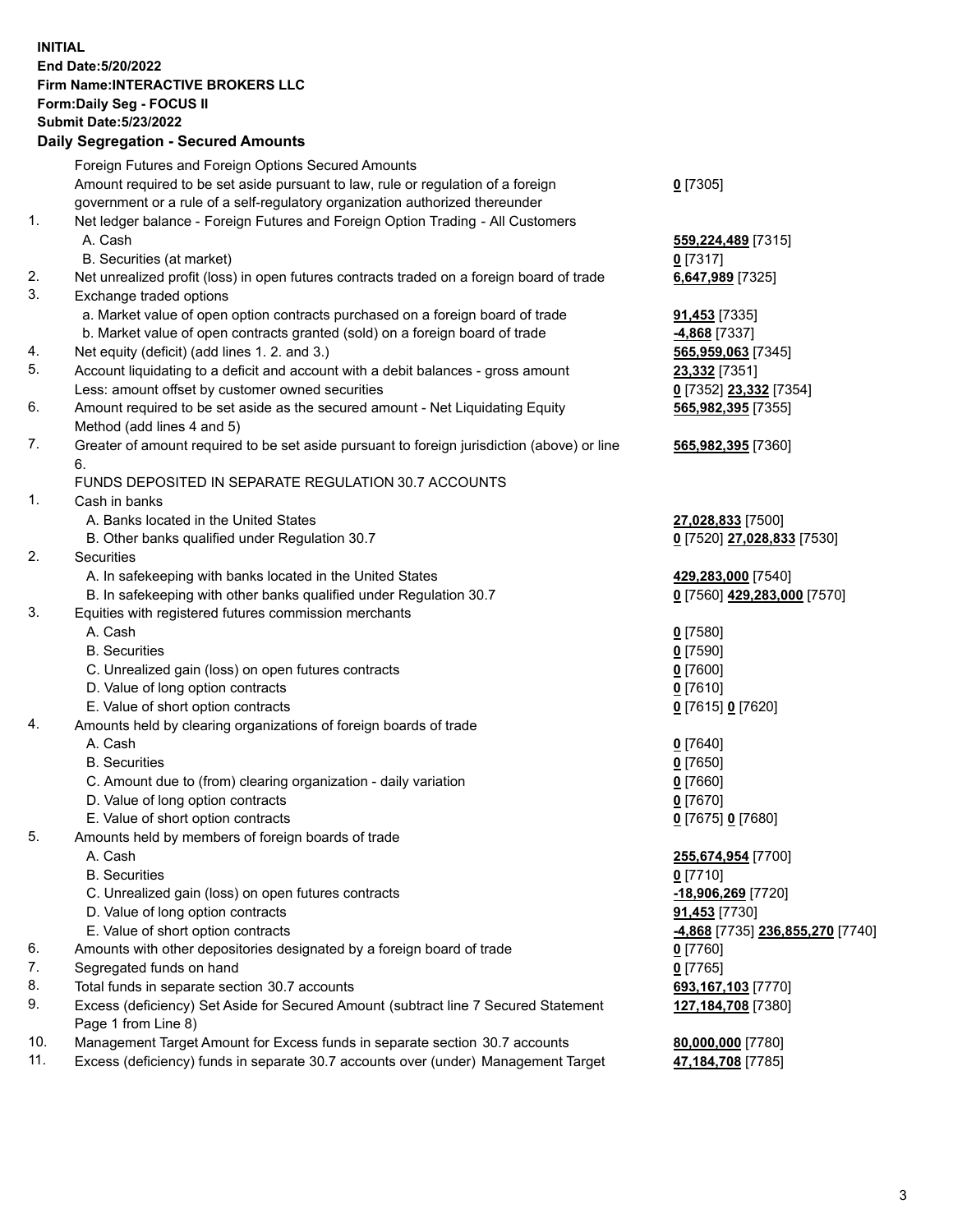**INITIAL End Date:5/20/2022 Firm Name:INTERACTIVE BROKERS LLC Form:Daily Seg - FOCUS II Submit Date:5/23/2022 Daily Segregation - Segregation Statement** SEGREGATION REQUIREMENTS(Section 4d(2) of the CEAct) 1. Net ledger balance A. Cash **8,358,203,104** [7010] B. Securities (at market) **0** [7020] 2. Net unrealized profit (loss) in open futures contracts traded on a contract market **96,136,693** [7030] 3. Exchange traded options A. Add market value of open option contracts purchased on a contract market **1,202,418,273** [7032] B. Deduct market value of open option contracts granted (sold) on a contract market **-1,010,334,620** [7033] 4. Net equity (deficit) (add lines 1, 2 and 3) **8,646,423,450** [7040] 5. Accounts liquidating to a deficit and accounts with debit balances - gross amount **1,041,065** [7045] Less: amount offset by customer securities **0** [7047] **1,041,065** [7050] 6. Amount required to be segregated (add lines 4 and 5) **8,647,464,515** [7060] FUNDS IN SEGREGATED ACCOUNTS 7. Deposited in segregated funds bank accounts A. Cash **1,102,344,181** [7070] B. Securities representing investments of customers' funds (at market) **5,351,443,050** [7080] C. Securities held for particular customers or option customers in lieu of cash (at market) **0** [7090] 8. Margins on deposit with derivatives clearing organizations of contract markets A. Cash **693,362,553** [7100] B. Securities representing investments of customers' funds (at market) **1,586,126,057** [7110] C. Securities held for particular customers or option customers in lieu of cash (at market) **0** [7120] 9. Net settlement from (to) derivatives clearing organizations of contract markets **-36,964,278** [7130] 10. Exchange traded options A. Value of open long option contracts **1,202,418,273** [7132] B. Value of open short option contracts **-1,010,334,620** [7133] 11. Net equities with other FCMs A. Net liquidating equity **0** [7140] B. Securities representing investments of customers' funds (at market) **0** [7160] C. Securities held for particular customers or option customers in lieu of cash (at market) **0** [7170] 12. Segregated funds on hand **0** [7150] 13. Total amount in segregation (add lines 7 through 12) **8,888,395,216** [7180] 14. Excess (deficiency) funds in segregation (subtract line 6 from line 13) **240,930,701** [7190] 15. Management Target Amount for Excess funds in segregation **155,000,000** [7194] 16. Excess (deficiency) funds in segregation over (under) Management Target Amount **85,930,701** [7198]

Excess